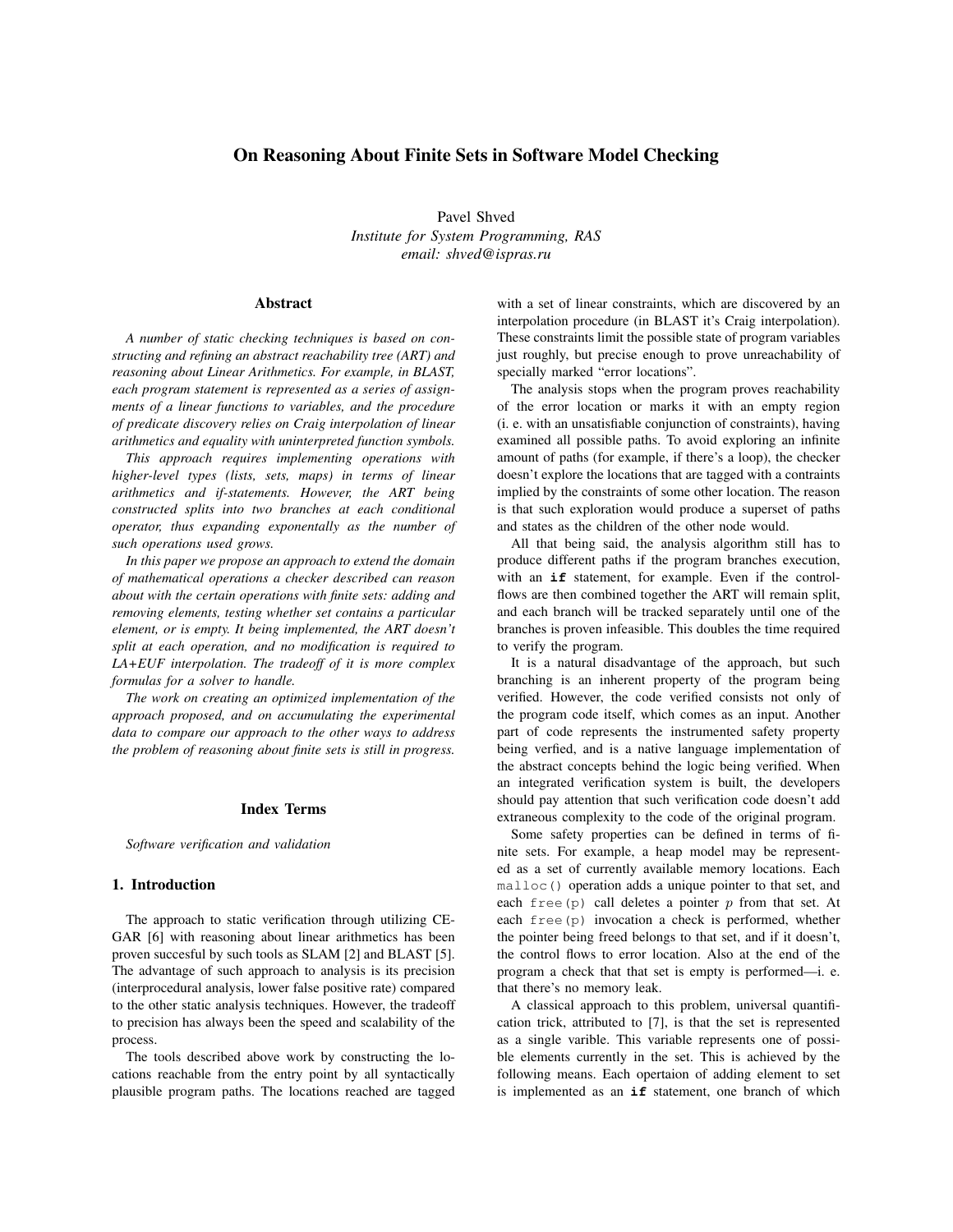overwrites the characteristical variable, the other keeping it intact. However, each branch doubles the amount of ART nodes consecutively build, thus expanding it exponentially. Ditto for deletion form the set.

One of the approaches to reducing the numbers of nodes checked is Large-Block Encoding [4]. While this approach is generic and will be of help in the case under consideration, it suffers from a yet unsolved disadvantage. At the current state of art, it is not known how to produce a useful trace from the entry point to the error location.

The solution we propose is to define set operations that will be treated differently by the checking engine. We present a way to build a path formula that utilizes existing LA+EUF interpolation procedure to devise constraints caused by performing operations on sets. We also describe the model of regions, by which the ART nodes will be tagged.

### 2. Reasoning about finite sets

To make model checker support reasoning about finite sets, we need to modify certain parts of the algorithm. Second, we need to describe what will be the description of the regions. Third, we should modify predicate discovery algorithm, so that it yields information about finite sets. But first, we define the concepts the approach works with.

### 2.1. Concept of a finite set

In this model, each set is recursively defined as either

- Empty set that contains no elements, or
- Union of an element (or, more precise, of a set that contains one element), which is an arbitrary expression, and of another set; or
- Subtraction of an element from a set.

Each set is a finite chain of these operations. That means that at the beginning of each program, all sets are considered empty<sup>1</sup>. This is necessary for all sets to be finite, since an unspecified set (even if it's finite) may have an arbitrarly big lenght.

The relevant operations, as shown in the table 1, operate with sets as with first-class values. These operations are called *set construction operators*, and they shall not branch execution.

Along with some operators to construct sets, a number of *set testing operations* (shown in table 2) are introduced:

- Check if set contains a particular element, the element being specified as an expression;
- Check if set is empty.

These operations don't branch execution; only examining the result of these checks is what branches execution. However, the common usage pattern is that one of the alternatives of such a check leads to an error state immediately, thus the amount of ART nodes checked doesn't expand exponentially to the number of checks. The problem of the classical quantification trick is in branching that happend at the points of set construction operators.

1. contrary to integer variables that are considered unspecified untill they're assigned a value

Table 1. Set construction

| $S = SetEmpty()$ ;     | place an empty set to $S$         |
|------------------------|-----------------------------------|
| $S = SetAdd(P, expr);$ | place $P \cup \{expr\}$ to S      |
| $S = SetDel(P,expr);$  | place $P \setminus \{expr\}$ to S |

Table 2. Set examining

| $rslt = SetInTest(S,expr);$ | check if $expr \in S$ |
|-----------------------------|-----------------------|
| rslt=SetNotEmptyTest(S);    | check if $S$ is empty |

2.1.1. Definitions used in the article. To shorten the descriptions, we present mathematical notation for several concepts.

Set *constitution* and a set itself are different concepts. Constitution is how the set is constructed, according to set construction operators described in 2.1. A set that has a constitution  $C$  is  $[C]$ . The set constitution may be denoted like this:

$$
[C] = \emptyset + \{x_1 + z_1\} - \{2*y_1 + 5\} + \{x_2\} + \{x_3\} - \{y_2\} \tag{1}
$$

A number of sets can have a given constitution, depending on other external constraints. For example, given that  $x > 5$ , any set that contains one number that is greater than ten, has a constitution of  $[C] = \emptyset + \{x+5\}.$ 

A set constitution may be presented in a *normalized form*, with consequent add and subtraction operations grouped together. If we unroll the constitution, up to a specific depth, into a one-line expression, and group together the consequent additions and subtractions, the constitution S may be presented in the following form:

$$
S = S_n + \alpha_n - \beta_n + \dots + \alpha_1 - \beta_1 \tag{2}
$$

where  $\alpha_i$  and  $\beta_j$  are sets, and

$$
\forall i > 1 \to (\alpha_i \neq \emptyset) \land (\beta_i \neq \emptyset)
$$
 (3)

As usual,  $foo bar$  means bar "field" in the  $foo$  object. The notation is inherited from object-oriented programming and, we suppose, is easier for programmers to follow.

Also the following definitions will be used: given a function f,  $D(f)$  is the domain of f, and  $E(f)$  is the codomain of  $f$ . We will use the notation mostly for maps; thus a codomain of a map is implied to be the smallest set possible.

### 2.2. Predicate discovery algorithm for finite sets

In order to discover predicates specific to the finite sets, we need to build a path formula that describes a concrete state of the program variables in the error location. When we try to add the logic related to finite sets to this formula, it should retain the following properties. First, it should remain precise, i.e. only program states that happen during real execution of the program should satisfy the formula. Second, it should be written in static single assignment form (or, "SSA form").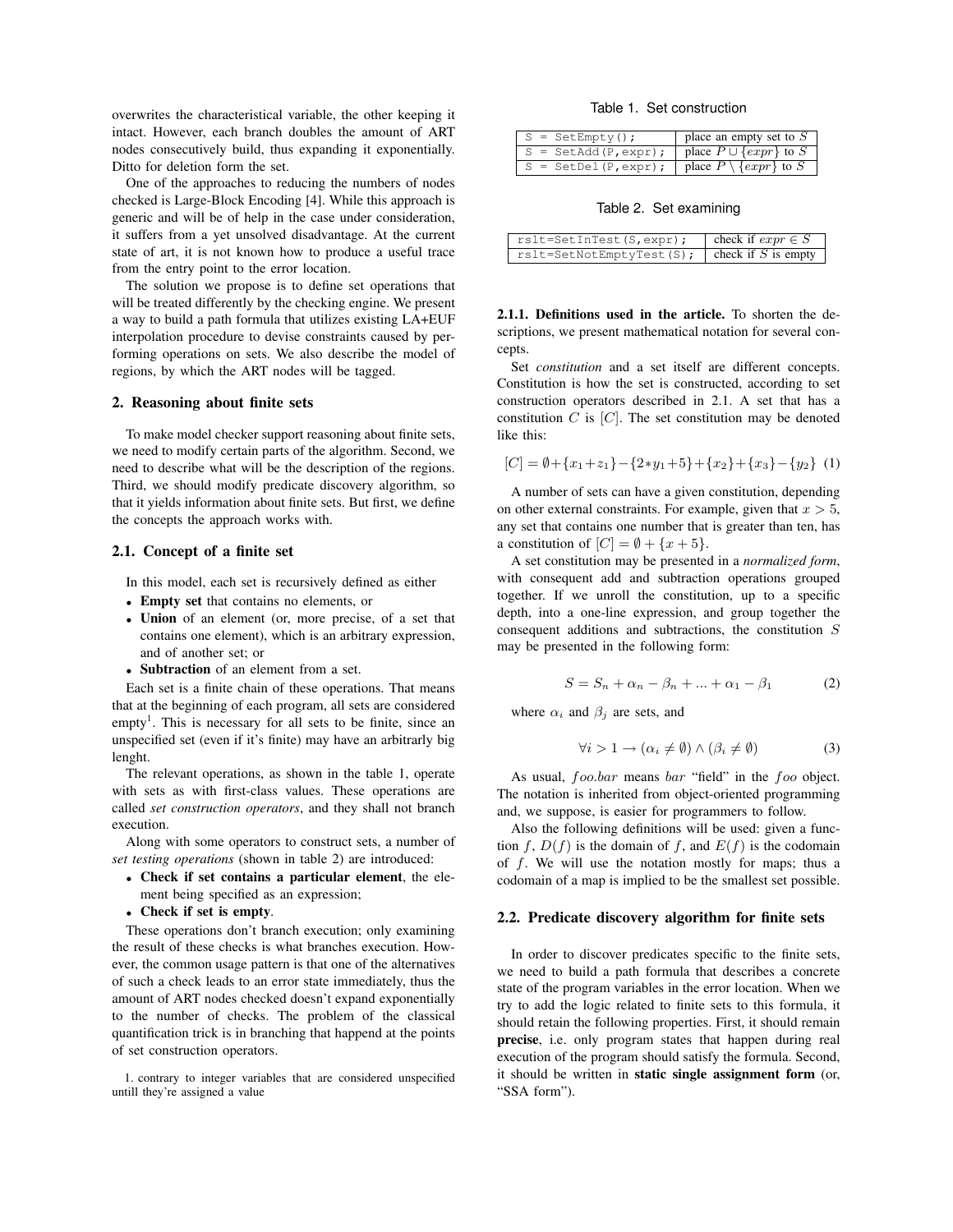Since the formula built without finite sets concept satisfies these properties, we can utilize it for building the formula *with* sets concept. The idea is that set construction operators do not have direct effect to path formula. However, these operators are followed to calculate the exact constitution of each set encountered in the trace. The expressions that represent elements of sets are stored in SSA form. When set testing operator is encountered in the trace, the consitution of the set queried is already known; the constraints for the values of set elements are precise, and are described by the rest of the formula.

If the Craig interpolation procedure succeedes the predicates discovered form constraints for program variables. These constraints contain enough information to prove that the error path is infeasible. Note that the constraints should not include any symbols of the variables that represent sets. Only "usual" variables (that contain integers) are the domain of these contraints. It is a proper tracking of the set constitution that is necessary to rule the implausible path out.

2.2.1. Formula for inclusion check. Each check separates the execution into two branches. Path formula is always built among one branch (i.e. the path from root to current node is exactly known). So, to implement inclusion check, for each of these two branches a separate predicate is needed:

- 1) SAT if the element belongs to the set, UNSAT otherwise
- 2) UNSAT if the element belongs to the set, SAT otherwise

Let's build the predicate for the first point. It can be built recursively. Given a constitution of a set, C, and the element (expression)  $x$  we want to check for inclusion into  $[C]$ , the predicate is:

- Empty set:  $C = \emptyset$ , then  $x \in [C] \Leftrightarrow false$ ;
- Union:  $[C] = [C_1] \cup \{y\}$  then  $x \in [C] \Leftrightarrow (x = y) \vee (x = y)$  $(x \in [C_1])$ ;
- Subtraction:  $|C| = |C_1| \setminus \{y\}$  then  $x \in |C| \Leftrightarrow$  $(x \neq y) \wedge (x \in [C_1])$ ;

Since error trace is always finite, the recursive unrolling always terminates, and the formula is always built. Since the path formula is in terms of LA+EUF, Craig interpolant always exists [9], and only (SSA-terms of) variables that appear in source code are used in them.

The predicate built that way satisfies the first point. Its negation also satisfies the second point. So, we've built proper predicates for both branches for set inclusion check.

2.2.2. Path formula for set emptiness. Like described in section 2.2.1, we need to present algorithm for two predicates:

- 1) SAT if the set is empty, UNSAT otherwise
- 2) UNSAT if the set is empty, SAT otherwise

We can notice that a set is empty iff each element that was added to it was removed from it afterwards.

Given the set  $[S]$  such that, in a normalized form (see section 2.1.1),

Figure 1. Demonstration of limitation of predicatediscovery algorithm — source code

 $x = 1; y = 2;$  $S = SetAdd(SetEmpty(), x);$  $x = 3; y = 1;$  $S = SetDel(S, y);$ **if** (SetNotEmptyTest(S)) error();

$$
S = S_n + \alpha_n - \beta_n \dots \alpha_1 - \beta_1 \tag{4}
$$

let's define  $S^-$  function as follows:

$$
S^{-}\left(S,n\right) = \bigcup_{i=1..n} \beta_i \tag{5}
$$

Then the predicate

$$
(\beta_1 \neq \emptyset) \land \left(\bigwedge_{i=1..depth(S)} \bigwedge_{a \in \alpha_i} \bigwedge_{b \in S^-(S,i)} (a \neq b)\right) \quad (6)
$$

is true if and only if a set with constitution  $S$  is empty, which is what we want.

We should note that the predicate (6) consists of finite number of minterms, since all the sets  $\alpha_i$  are finite and the result of  $S^-$  function is a finite conjunciton of inequalities.

Though finite, the number of predicates in (6) will be nevertheless large. However, SMT solvers handle conjunctions of equivalences without dramatic speed decrease, while processing the disjunctions may leads to greater, probably exponential time. This is why we should avoid using the negation of (6) as a second predicate, since the negation of a conjunction is a disjunction.

Instead, we note the following. Given a set with constitution S, the second predicate is equivalent to

$$
x \in [S] \tag{7}
$$

where  $x$  is a variable that doesn't appear anywhere in the trace. Indeed, if set is empty then for every  $x(7)$  is false, which means that it's unsatisfiable. If set is not empty, then there exists at least one element that belongs to it, and this makes (7) satisfiable.

However, the negation of (7) doesn't yield second predicate, since the set  $[S]$  is finite, hence there always exists an element that doesn't belong to it. This makes the negation of (7) satisfiable if set being checked is not empty.

2.2.3. Correctness of predicate discovery. The predicate discovery procedure described above sometimes yields predicates that are false for each program location. Let's consider a sample program shown on figure 1.

If we convert this program to SSA form (and expand set checking predicate), we will get the program shown at figure 2. Interpolation procedure that may yield the predicate  $x0 == y1$ , it proves that error() is inreachable.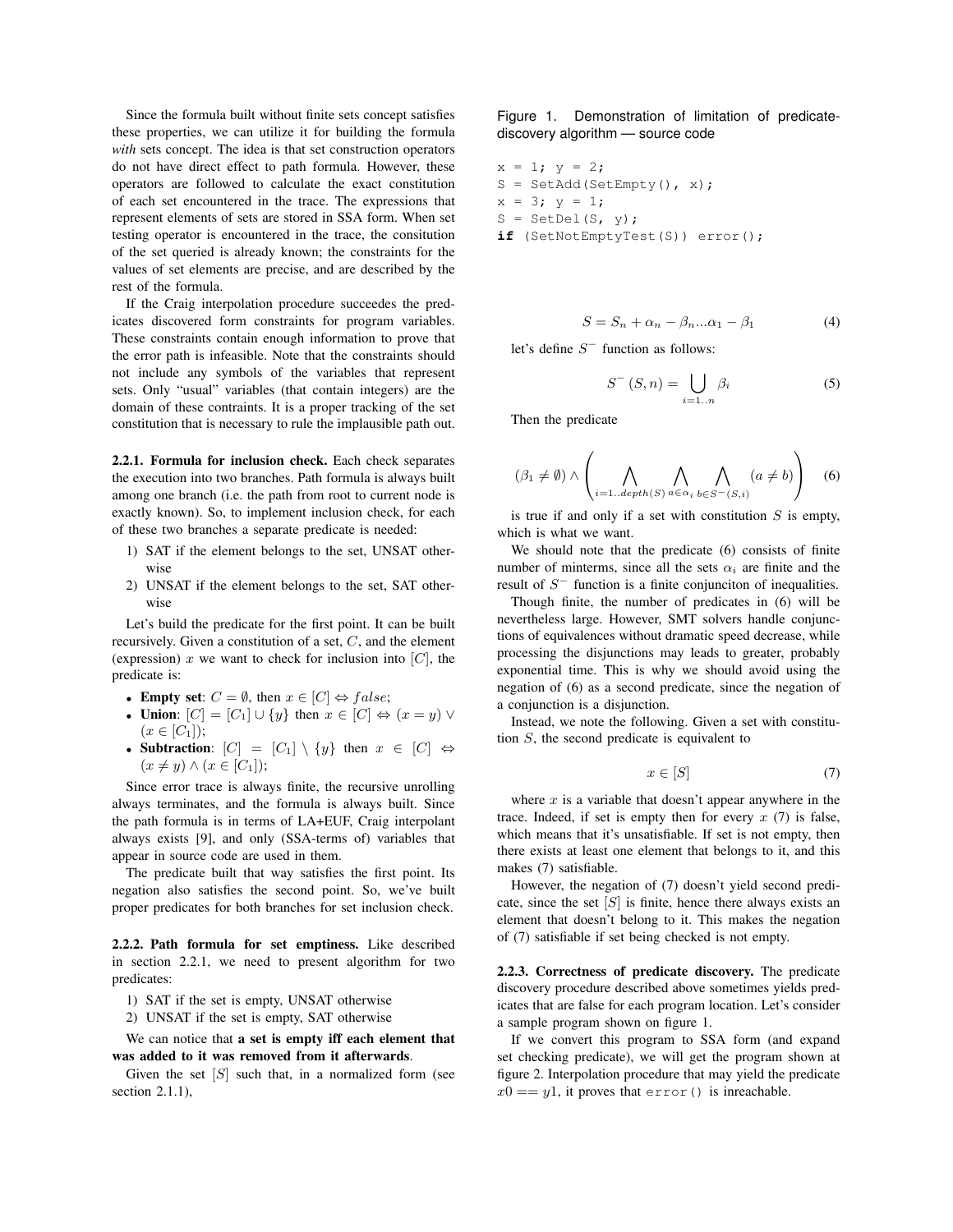Figure 2. Demonstration of limitation of predicatediscovery algorithm — SSA form

```
x0 = 1;y0 = 2;S0 = SetAdd(SetEmpty(), x0);x1 = 3;
y1 = 1;S1 = SetDel(S0, y1);if (x0 \leftrightarrow y1) error();
```
Figure 3. Instrumented program for which predicate discovery is correct

```
x = 1; y = 2;Add1 = x;
S = SetAdd(SetEmpty(), Add1);
x = 3; y = 1;Rm1 = y;S = SetDel(S, Rm1);
if (SetNotEmptyTest(S)) error();
```
However, when we convert it back from SSA form, the predicate would look like  $x = y$ . If we check figure 1 again, we note that in no program location this predicate was true! That means that this predicate discovery procedure based on LA+EUF interpolation can't yield a predicate good enough if the value added to (or removed from) the set was later changed.

We can mitigate this obstacle by instrumenting before each set construction function call an assignment to a special variable that doesn't change later (see figure 3). It is possible unless a set construction operator is in a loop.

So, we later assume that no set construction operation should be in a loop. We beleive that it's an inherent limitation of our approach. However, even with this restriction the approach amy be useful if it performs well in experiments.

### 2.3. Regions for finite sets

Some variables encountered during the ART construction are considered to contain sets. The basis, based on which they're considered as such, is the application of relevant operations to them, and storing the result of those into them. The list of supported operations is in table 1. If a result is stored into a variable, or a variable is a set operand of any of those operations, the constitution of such a set is tracked in this ART node and its subsequent children.

The regions are constructed from the very beginning of the processing; this behaviour resembles lattice-shapeanalysis [3]. During that initial step a set constitution (in the shape depicted at section 2.1) is tracked. When a value of an expression is added to or removed from a set, the expression is converted by assigning new names to its underlying variables. The converted expression then becomes a part of this set constitution. The rationale is the following. Since a set comprises the elements added to it, it should not change when the variable once added gets a new value. So, for example, if into a set a value of variable  $a$  was added, then  $a$  was assigned another value, and then the set had undergone a "testing" operation, the value of  $a$  at this point is not the same than the value of what had been added to the set back then. The  $a$ -in-set and the  $a$  in current location have different values, and therefore must have different names; hence the conversion.

Sometimes such tracking alone may be of help. For example, if it's known that a value was recently added to a particular set, the test whether it's empty should return negative response (note the first minterm in (6)). However, in other cases it's insufficient, and the relationship between expressions that represent set elements should be taken into account.

This is where the predicates discovered by the modified trace analysis procedure come into play. Each time a variable is added into a set, all predicates at the current region (we assuime Cartesian abstraction [1]) are also added to the set region, the variables in these predicates being converted in the same way as set elements have been. When determining the post-region of a set testing operation, both these accumulated predicates and set constitutions are taken into account. If they are sufficient to prove the program state infeasible the post operation adds to the cartesian predicate region the predicate that keeps the information about the variable the result is stored in.

Formally speaking, each region  $reg = post(reg', e)$ consists of the following components:

- reg.binding : variable  $\rightarrow$  variable (such that  $E(\text{reg.}binding) \cap D(\text{reg.}binding) = \emptyset$  is the current mapping between actual variables, in terms of which the CFA blocks are expressed, and those used within sets. This binding is used to convert elements and predicates at current point. It is updated at each location, when e is a basic block of assignments.
- reg.sets : variable  $\rightarrow$  constitution is a mapping from program variables to set constitutions (described in section 2.1). Elements of the sets are expressions over the  $E(\text{reg.}binding)$  set of variables. This mapping is updated at each construction operation (see fig. 1); the mapping between how constitution is updated and what operation is along the edge is obviously inferred from the description in seciton 2.1;
- $reg.predicte_i$  is the predicate over the  $E(reg.binding)$  set of variables. In a post-region of  $reg'$  after an edge  $e$ , a predicate belongs to this set if and only if:
	- it belongs to  $reg'.predicate$  set; or
	- it is equal to one of the predicates in cartesian region in  $post(region', e)$ , the variables being updated according to reg.binding.

When at the location a set testing operator is encountered, the region machinery should decide whether the post-region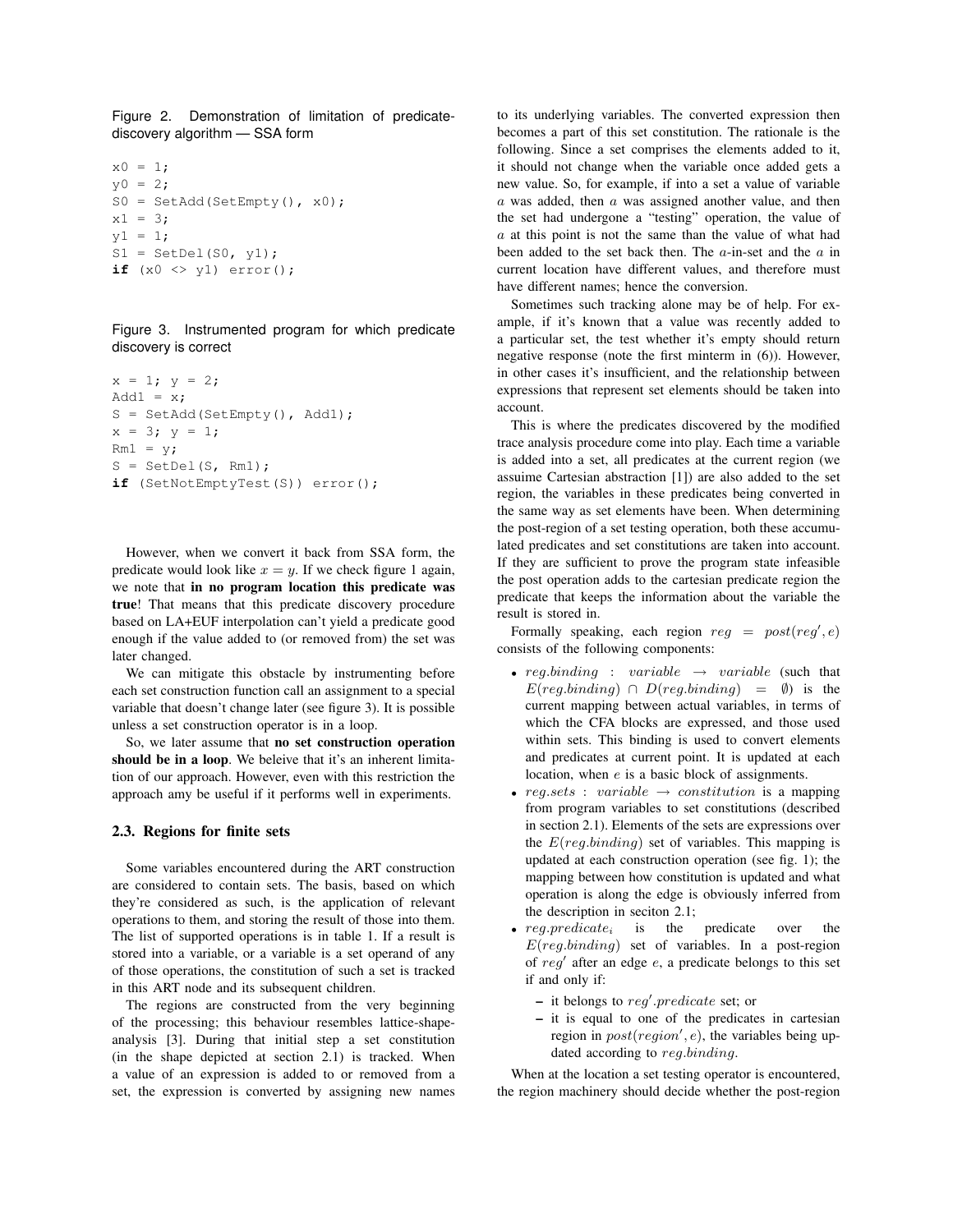```
Figure 4. Header file with set-related functions
```

```
typedef int Set;
Set SetEmpty();
Set SetAdd(Set, ...);
Set SetDel(Set, ...);
int SetInTest(Set, ...);
int SetNotEmptyTest(Set);
```
is feasible. To notify the model checker that an infeasible location is encountered, the predicate over the variable the result is stored into is added to the Cartesian abstraction region.

In a current region reg such a predicate should be added when testing operation in e should fail on each set constitution that belongs to  $reg'$  region. Having rewritten the element expression involved in set testing operation with use of  $reg'.binding$ , and having applied the relevant formula of those in section 2.2, we get a formula  $F_{[S]}(E(\text{reg.}binding))$ . That is the exact formula that would have appeared in this location if we started error trace analysis now.

However, such analysis, if it had already been completed for a path this location belongs to, had yielded several interpolants. We know that the error trace—even before it's converted to SSA—already has some variables not changing their values (these are the instrumented variables introduced in section 2.2.3), so these values will be reasoned about in interpolants. These interpolants provide the necessary predicates to prove set-related path infeasible if it really is (since the formulas are equivalent). It means that the formula (with unbound variables  $E(\text{reg}.\text{binding})$ )

$$
F_{[S]} \wedge \bigwedge_{p \in reg.predicates} p \tag{8}
$$

is UNSAT if the path to current location is on a subpath of an infeasible error path checked for an error before. However, if Cartesian abstraction succeeds in propagating set-related predicated to other paths, this formula may work too. That is one of the main benefits of lazy analysis [8].

2.3.1. Region coverage. Region machinery should address another problem: region coverage. However, for finite sets it is possible, but unnecessary to devise the formula.

Since finite sets can not be operated with in cycles, there will never be a situation when one region would cover another one due to reasons devised when analyzing setrelated operations. So the usual coverage checking procedure would suffice.

## 3. How it is embedded into BLAST

A special header with C funciton headers is created (see figure 4). It utilizes variadic arguments, since it's not known, what the types of the expressions added to sets will be.

### Figure 5. Memory operations implemented in terms of finite sets

```
int counter = 1;
/* Set of allocated regions */
Set memory;
ptr malloc()
{ counter += 1;memory = SetAdd(memory, counter);
  return counter; }
void free(void* p)
{ if (!SetInTest(memory,p)) error();
  memory = SetDel(memory, p);void check_leaks()
{ if (SetNotEmptyTest(memory)) error(); }
```
When BLAST interprets the source code of a program that uses these functions, it replaces each function call with a separate edge in the CFA. Set functions are undefined, but a separate edge will be created anyway.

Set construction functions will be inserted as is. Set testing funcitons are intended to use in bodies of **if** operators. However, they will anyways be represented with a separate edge, the program being transformed to something like this:

tmp = SetInTest(S, expression); **if** (tmp != 0) { ... } **else** {...}

To avoid branching at the point of function call assignment, the predicates for such a check devised in section 2.2 pred are utilized in the following formula:

$$
(tmp = 1 \land pred_1) \lor (tmp = 0 \land pred_2) \tag{9}
$$

where  $pred_1$  and  $pred_2$  are the predicates devised in each of secitons 2.2.2 and 2.2.1: one is satisfiable when condition being checked is true, and the other is satisfiable when it's false.

This doesn't affect correctness of any claims made above, although requires some extra prover work as formulas produced this way contain more disjunctions.

#### 4. Performance evaluation

We evaluated our algorithms on simple programs. Each program contained a consequent allocation of several memory regions and consequent deallocation of them, followed by an optional check for unfreed memory. We also introduced double-free errors and memory leaks to verify correctness of our approach. All such tests didn't demonstrate any errors in the algorithms used.

The checking for memory operation safety was similar to that presented in the introduction. For finite set it's presented on figure 5, and for universal quantification trick on figure  $6^2$ .

2. note that in the original paper [7] this algorithm was not presented. The algorithm on figure 6 was devised by us, but we beleive that Bandera tool has something similar.